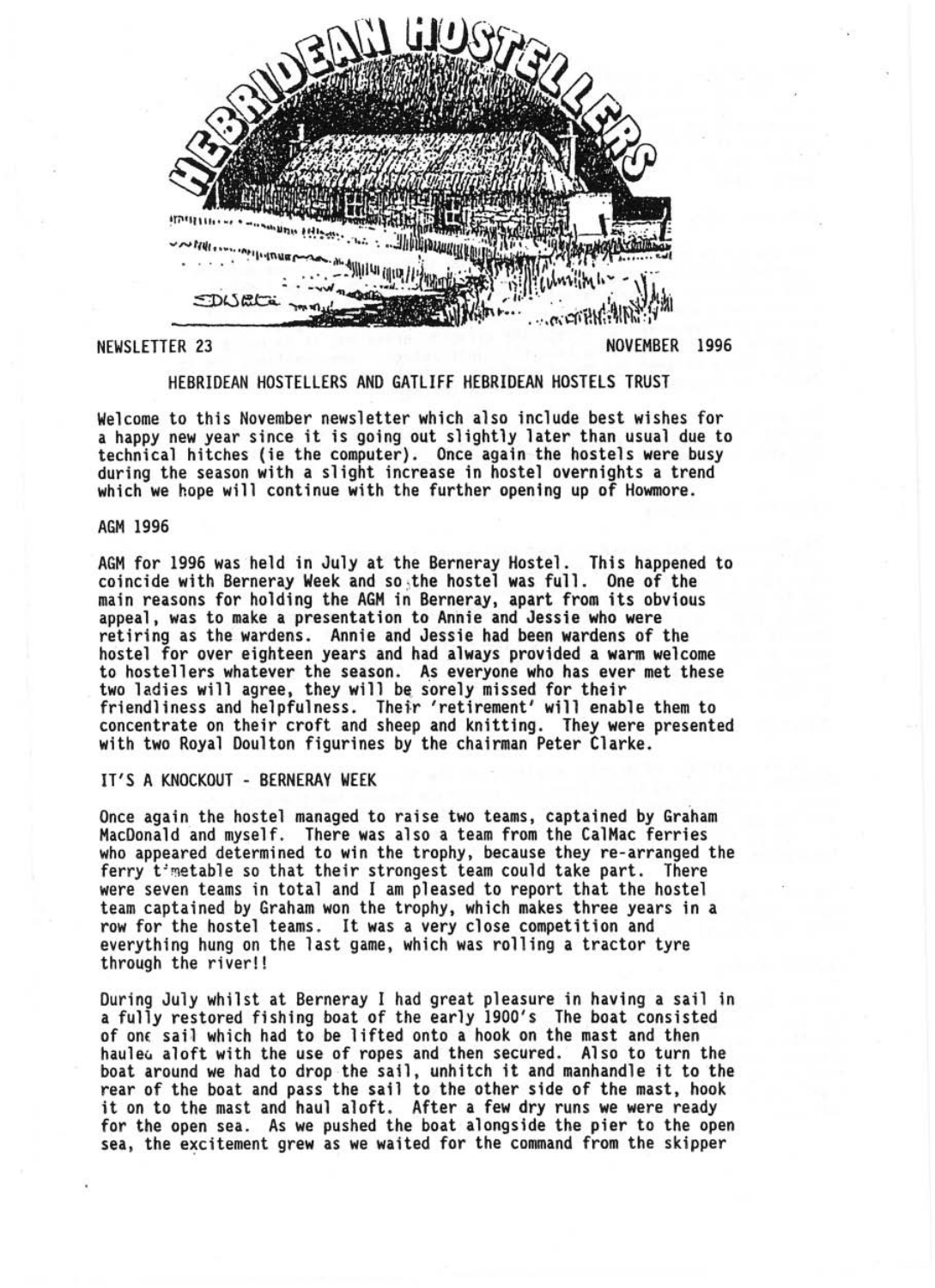to haul aloft. As myself and partner hauled on the ropes we had just got the sail aloft and secured when the wind filled the sail and we were off at a great rate of knots. We sailed for about one and half hours changing the mast when necessary. There were eight of us on the trip and it cost about two pounds per person for this experience . I understand that this is to be. set up on a more regular basis from summer 1997.

# BERNERAY FERRY

The new £2.2m ferry which started sailing in May of this year between Leverburgh/Otternish/Berneray is having problems due to low tides. This is because the waters around the island are too shallow for the<br>bigger boats and the crew are having to navigate extremely carefully. The council are going to dredge the affected areas but it is quite<br>probable that the shifting sand will just return. Some sailings are up to two hours delayed and passengers can contact the CalMac offices in Tarbert or Lochmaddy for information on the day.

Concerns have been expressed by hoste1lers regarding the noise of the exhaust from this ferry as it passes the hostel and the crew have been obliging by turning the boat so that the exhaust passes on the other side .

#### CAUSEWAY TO BERNERAY

The government has agreed to fund the shortfall of £2.36m of the £8.6m<br>cost to build the causeway between N. Uist to Berneray. The European Objective 1 programme has contributed the bulk of the monies. Work is due to begin on the causeway in the summer of 1997, for completion in Spring 1999. While the islanders are in broad agreement that it will bgnefit the island, some crofters fear that they may be invaded by the rabbits that live on N Uist and which have so far been unable to get to Berneray. It is quite a real fear since the rabbits consume up to 25% of the crops in N Uist, S Uist and Benbecu1a.

#### CORNCRAKE REVIVAL

lured by a variety of grants, crofters in the Western Isles and Inner Hebrides have turned their land into corncrake havens and the noise is causing a lot of sleepless nights - literally. Hundreds of hectares are now part of these corncrake-friendly schemes. The bird sounds like a football fan's rattle which runs continuously and can make sleep impossible.

The RSPB has reported some success in that there are now 537 craking males, compared to 463 last year. It now seems possible that this bird with the unusual call may be saved from extinction.

### HOWMORE HOSTEL

The new annexe was open from October this year and is proving a great success. The accommodation consists of common room, kitchen, disabled dormitory, washroom and shower. Until work is completed on the shed, which is better than it sounds being a detached new building and plans are afoot to make it draughtproof and put insulation on the ceil ing.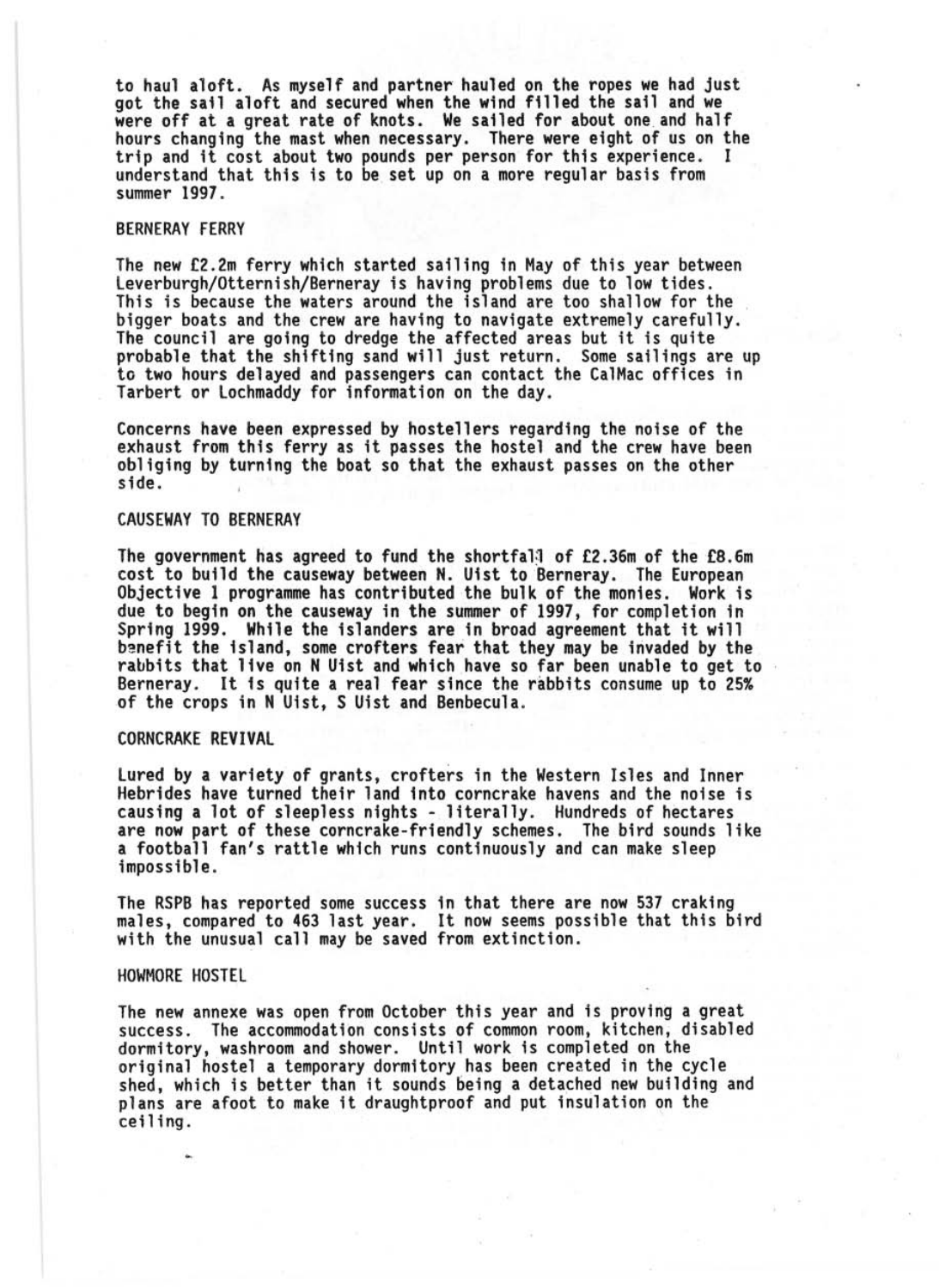## GARENIN HOSTEL

A new shower and cubicle was fitted this autumn and now gives instant hot water at all times. A vast improvement over the previous system.

## BARRA HOSTEL

Architects have been instructed to draw up plans for the conversion of this village school into our newest hostel. Hope to have more information in the next newsletter.

## ' ARCHAEOLOGICAL FINDS

Rare examples of some of the earliest forms of writing in Scotland have been unearthed in South Uist. Teams of archaeologists working on a settlement dating from the 4th to 9th centuries at Bornish found a carving on a tiny piece of bone, consisting of just five letters, called an ogham. It is written in ancient script and one of only half a dozen of its kind to be found in Scotland. Archaeologists are now trying to decipher it. Other sites being worked on the island include a Viking house dating from 9th to 13th centuries.

### HEN HOUSE VICTORY

Engineers working for the past twelve years on re-assembling the only Halifax bomber aircraft to survive beyond the 1950's have found the final piece to their jigsaw. The 20 foot long piece of fuselage lay for 30 years on a croft at Grimshader on Lewis and was being used as a hen house! Mr MacKenzie to whom it belonged offered it free of charge<br>when he heard about the appeal being made for this final piece, but unfortunately he did not live to see the aircraft being unveiled at the Yorkshire Air Museum.

#### HIGH AND DRY

A crofter driving his tractor in W Gerenish made a very unusual find shore. He had unwittingly stumbled upon one of the largest hauls of cocaine ever discovered in Scotland! He loaded the bales onto his tractor and took them to his home. He said 'There was white powder inside and I had a fairly good idea what it was', it turned out to be 15 packa $\varsigma$ es tied together weighing 30kg which had been in the water for up to a year. There is no indication where they came from and their discovery has sparked speculation over whether they were thrown overboard by desperate smugglers, had broken free from an underwater anchor or were washed overboard from a sinking vessel.

#### NEW SKYE FERRY

A new passenger-only ferry sailing from Kyleakin to Kyle of Lochalsh<br>has started sailing. Passengers will be able to make the half mile<br>crossing for as little as £1.00, local youngsters sailing just one way for 50p. This has been set up ir. competition to the controversial new Skye Bridge. The 38 foot 'Heather' which can take 50 passengers will make hourly sailings for those of you who would still like to sail 'across the sea to Skye'. The operators of several touring coach